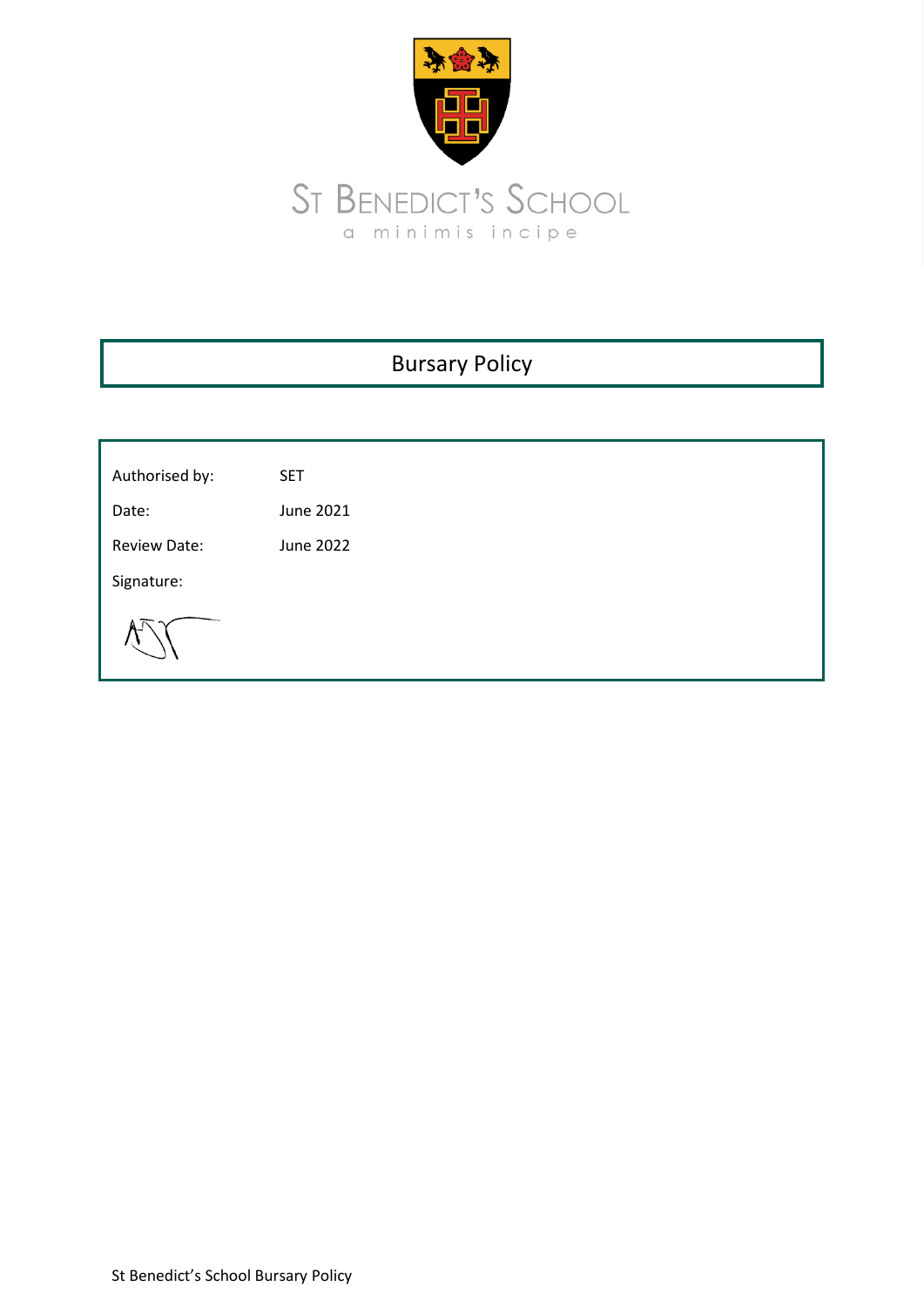# Contents

# **PAGE**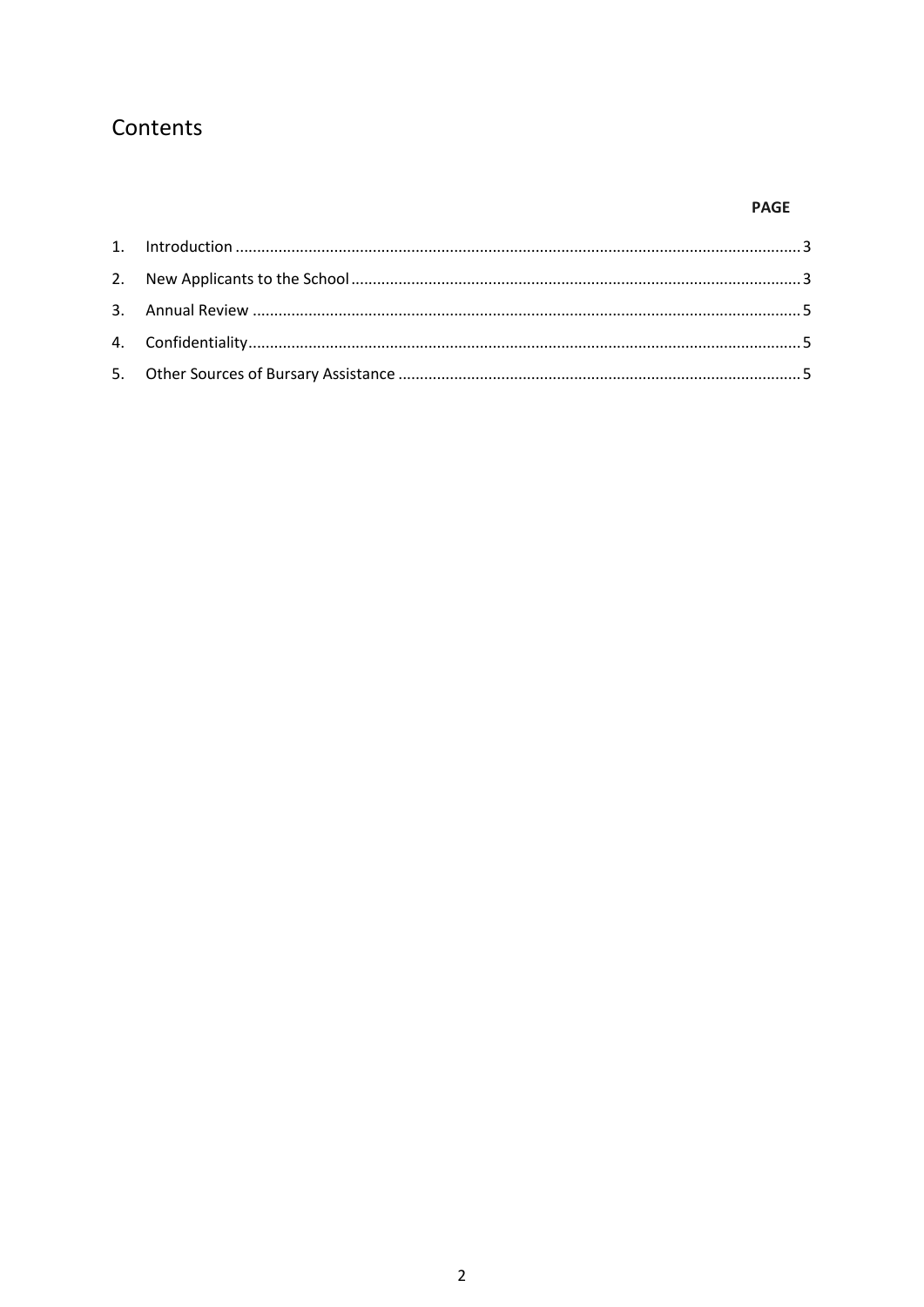#### <span id="page-2-0"></span>**1. Introduction**

The Governors of St Benedict's are committed to broadening access to the school by offering to eligible parents/guardians of applicants of high potential, means-tested financial support with the payment of school fees. Such support, known as a Bursary, depends upon the financial, compassionate or other pertinent circumstances of applicants. While Bursaries are usually limited to up to 50% remission of school fees (excluding extras which are payable in full), in exceptional circumstances Bursaries of up to 100% fee remission may be awarded.

Bursary awards are subject to annual testing of parental means and may be varied upwards or downwards, depending on parental circumstances. Awards are made on the basis of a family's financial circumstances, (e.g. their savings, investments and realisable assets, as well as their income, the size of their family, any other persons dependent upon them and like factors).

In addition to our regular bursary awards there are 5 special St Anselm Awards for entry to Form 3 (year 7). These are special awards worth up to 100% of the school fees. Further means-tested assistance may also be available to cover other costs, such as uniform, music tuition and some trips. Consideration for St Anselm Awards will be given to families with a combined total income of not more than £45,000. Please see the separate information on the St Anselm Awards.

Requests for bursary support usually fall into two categories:

- New applicants to the school, where a place has been offered but parents/guardians are unable to fund the tuition fees.
- Existing pupils where a change in parents/guardians' circumstances has resulted in difficulty in meeting tuition fees and may result in the child being withdrawn part way through a stage of education.

## <span id="page-2-1"></span>**2. New Applicants to the School**

#### 2.1 Awareness.

Information provided by the School alerting parents of potential applicants to the possibility of gaining means-tested financial support with the payment of schools fees is included in:

- The Admissions Information document.
- The School website.
- Open Mornings.

#### 2.2 The Application Process.

Bursaries may be made available to parents of children entering St Benedict's School. They are awarded at the discretion of the Bursary Committee, and the Board of Governors.

**Step One**. Parents who wish to apply for a bursary should request a Bursary application form from the Bursar's office. The form, which requests details of income and capital, must be accompanied by full documentary evidence, so that the financial circumstances of the household can be established. The completed forms, together with the necessary documentary evidence, are to be submitted to the Bursar's Office in line with the published registration closing dates in the academic year proceeding entry to the School the following September. Late applications for bursaries will not be considered after the published registration closing dates.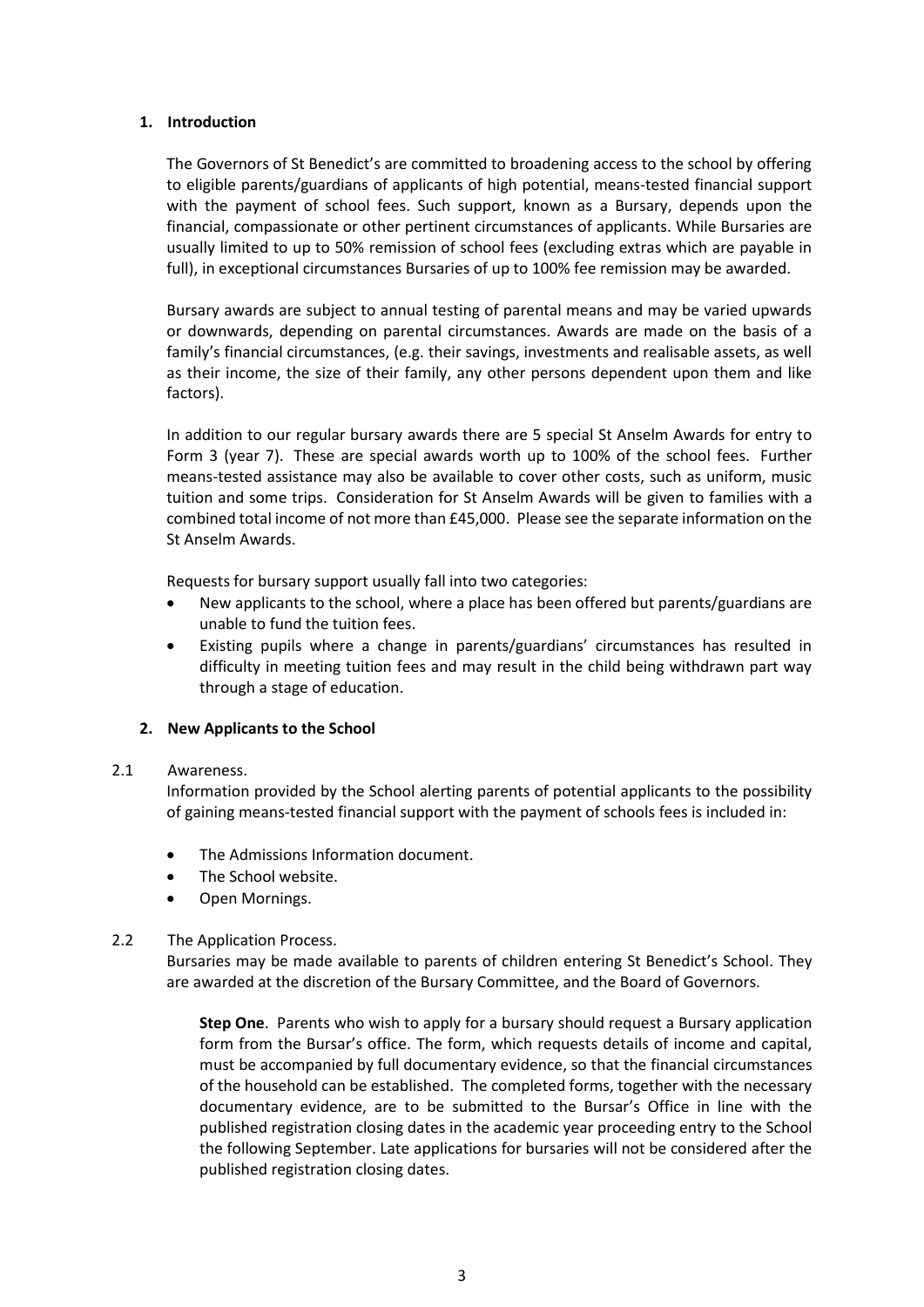- **Step Two**. The Bursary Committee assesses all applications in order to establish the likely level of support which will be required in order to allow the child to attend the School. This may involve the Bursar, or her representative, visiting the parents/guardians' home to ensure the information has been correctly interpreted and the basis of the financial assessment has been fair.
- **Step Three**. A recommendation is agreed by the Bursary Committee.
- **Step Four**. Parents are advised whether their child is to be offered a place at the School and of the Bursary offer, if any, is to be made, at a date set annually by the North London Consortium, of which the School is a part. This is usually the middle of February of the year of entry to the School.
- **Step Five**. Parents are then required to sign an Acceptance Form accepting the place at the school and the conditions of the bursary.

### 2.3 The Case for Assistance.

The Bursary Committee will consider a number of factors when making the judgement as to the justification for support, and the extent of such support. In the main, the child's suitability for the school is the first consideration in granting support.

- Suitability. In assessing a child's suitability, attention will be given to the academic assessment result of each applicant, but potential will also be considered as well as actual achievement. Bursary funds are limited and those judged most suitable will be given priority as those likely to gain most from the educational provision. Each pupil to whom support is offered must, in the opinion of the Head, be likely to make sound academic progress following admission and possess the potential to develop the quality of his or her work, and benefit from participation in the wider, co-curricular activities on offer at the School. In normal circumstances, each applicant should meet the School's academic requirements. A reference from the child's current school will be consulted for evidence of a good track record.
- Financial Limitations. The amount of the bursary award is based upon the extent of the family's financial need. Each case is assessed on its own merits and awards are made accordingly, subject to the School's ability to fund these within the context of its overall provision for bursaries. It is recognised that judgements about what sacrifices a family should make to pay school fees will be personal. However, the School has a duty to ensure that all bursary grants are awarded appropriately and so, as well as current earnings, other factors which will be considered in determining the necessary level of grant will include:
	- The ability to improve the financial position or earning power of the family. For example, where there are two partners, both would be expected to be employed unless one is prevented from doing so through incapacity, or the requirements of their partner's work.
	- Opportunities to release any capital. Significant capital savings and investments would be expected to be used for the payment of school fees, as would equity values in houses.
	- In cases of separation, the contribution made by the absent parent.